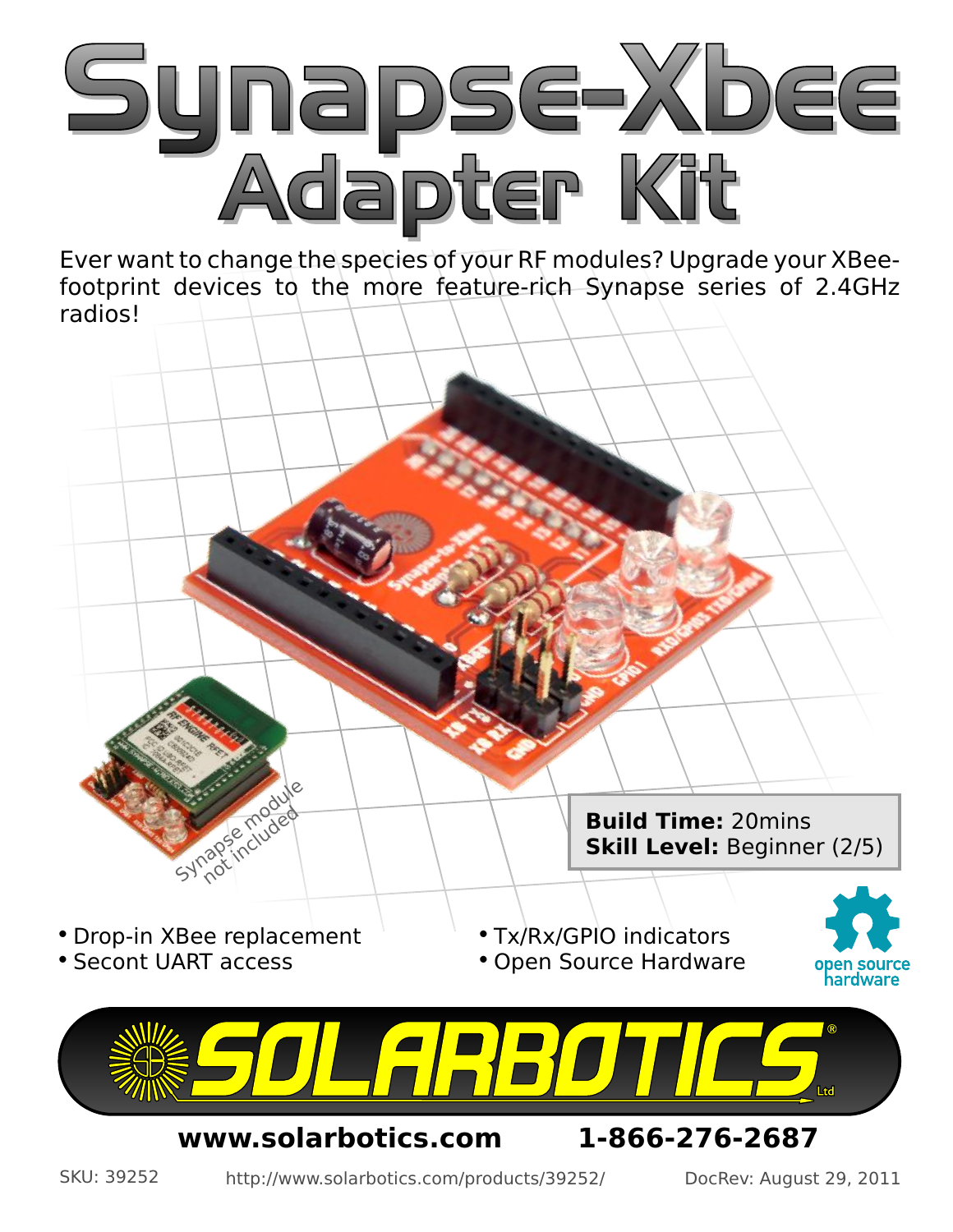#### **Introduction:**

The XBee series of 2.4GHz modules are very cool, but the Synapse series trumps them with a second UART, I2C, extra I/O, and even PWM. And they use embedded Python! This adapter board lets a *Synapse 802.15.4 RF Module* act as a drop-in replacement for a 10-pin XBee module application. The pin mapping is designed for best device-todevice matching with the exception of power, UART, reset, and the reserved pins.

There are 2 breakout headers on this board:

The 3-pin header **P1** includes breakout pins XB TX & XB RX, which are for the main UART communication lines that are used by both the XBee

- and Synapse Modules. These pins are attached to the following:<br>• XB TX (Data Out): Xbee Pin 2 (DOUT) pins to **XB TX** (Data Out): Xbee Pin 2 (DOUT) pins to<br>Synapse Pin 10 (GPIO8 TX UART1) Synapse Pin 10 (GPIO8\_TX\_UART1)<br>• **XB RX** (Data In): Xbee Pin 3 (DIN/!CONFIG) to Synapse Pin 9 (GPIO7\_RX\_UART1)<br>• GND: Connection to the negative reference of power
- The 3-pin header **P2** includes breakout pins TX0 & RX0, which are for the other UART port that the Synapse Module has (UART0). These pins
	- are attached to the following:<br>• Tx0 (Data Out): Synapse **Tx0** (Data Out): Synapse Pin 6 (GPIO4\_TX\_UART0)<br>**· Rx0** (Data In): Synapse Pin 5 (GPIO3\_RX\_UART0)
	-
	- **Rx0** (Data In): Synapse Pin 5 (GPIO3\_RX\_UART0)<br>• **GND**: Connection to the negative reference of power.

This design is release under the Open Source Hardware Definition v1.0

### **Disclaimer of Liability & other Legalese**

Solarbotics Ltd.® is not responsible for any special, incidental, or consequential damages resulting from any breach of warranty, or under any legal theory, including lost profits, downtime, good-will, damage to or replacement of equipment or property, and any costs or recovering of any material or goods associated with the assembly or use of this product. Solarbotics reserves the right to make substitutions and changes to this product without prior notice. Yadda Yadda, blah, blah, blah. Sorry for the lawyerspeak.

"SOLARBOTICS" is a trademark of Solarbotics Ltd. Reg. CIPO / USPTO.

www.solarbotics.com 2 Synapse-XBee Adapter Manual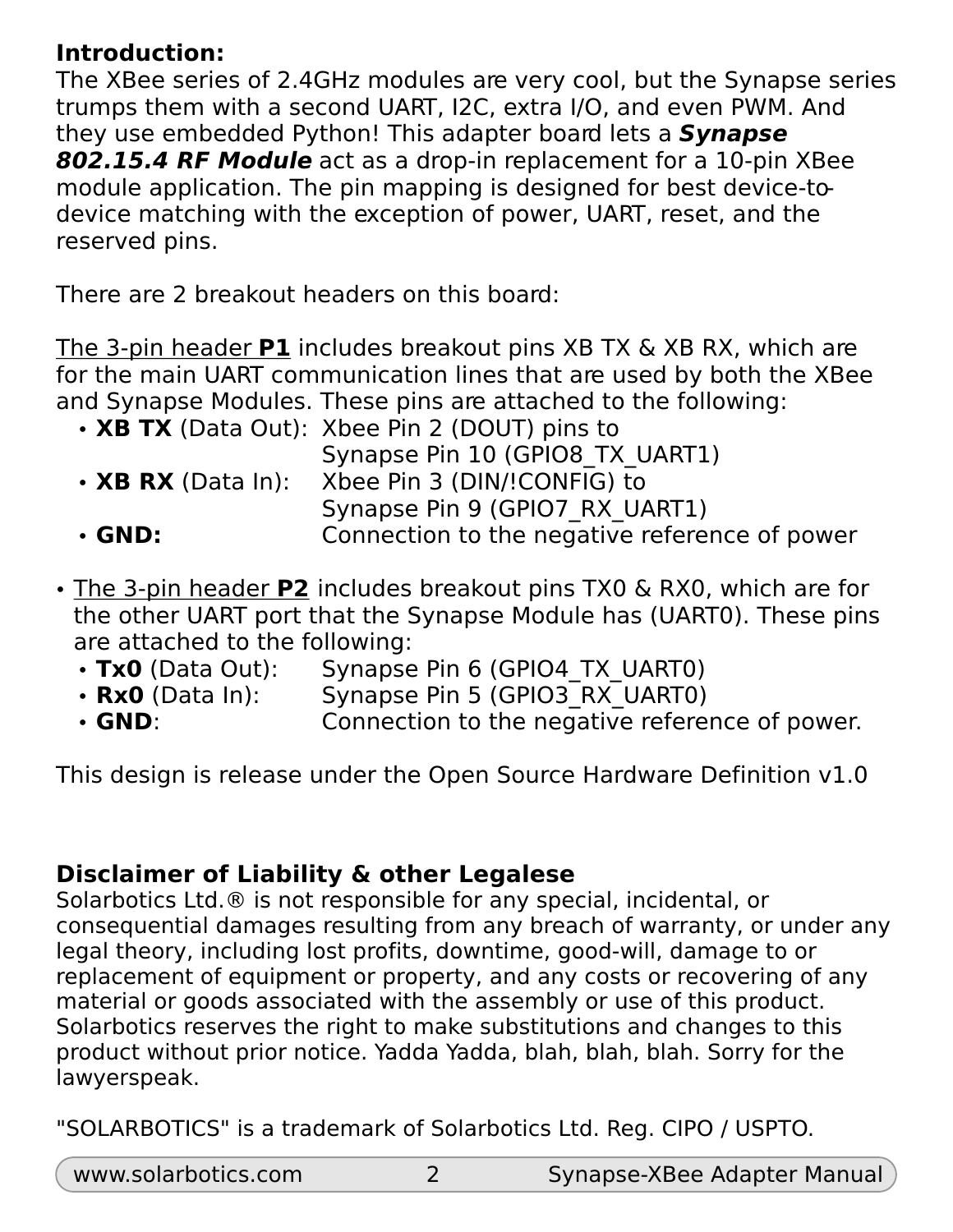# **Parts & Materials List**



Female headers

### **Tools & Materials Needed:**

- Soldering supplies Safety glasses<br>- Side cutters Side cutters
- 
- 
- Masking tape (optional)

| $ \mathsf{QTY} $        | Part                                   | <b>Designators</b>  |
|-------------------------|----------------------------------------|---------------------|
|                         |                                        |                     |
| $\overline{3}$          | 5mm LED (1 each of red, green, orange) | GPIO1, GPIO3, GPIO4 |
| $\overline{\mathbf{3}}$ | 220 Ohm resistor (red red brown)       | R1, R2, R3          |
| $\overline{2}$          | 12-pin 2.0mm Spacing female header     |                     |
| $\overline{2}$          | 10-pin 2.0mm Spacing male header       |                     |
| $-2$                    | Synapse-Xbee Adapter PCB               |                     |
|                         | 6.8uF 35V Electrolytic cap             |                     |
|                         | 3-pin 0.1" Spacing male header         |                     |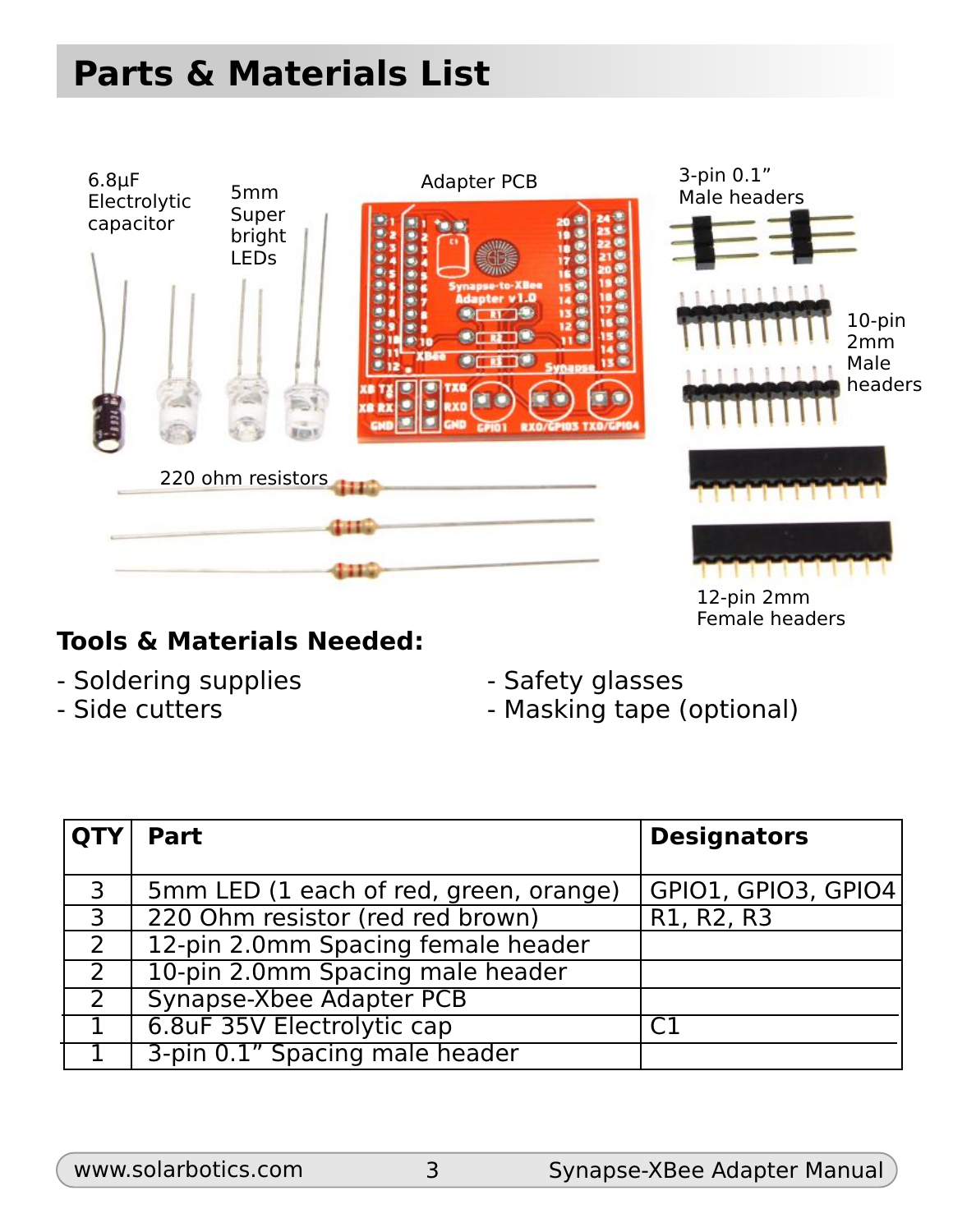# **Circuit Diagram**

Full-res version available at solarbotics.com/products/39252/resources *Full-res version available at solarbotics.com/products/39252/resources*

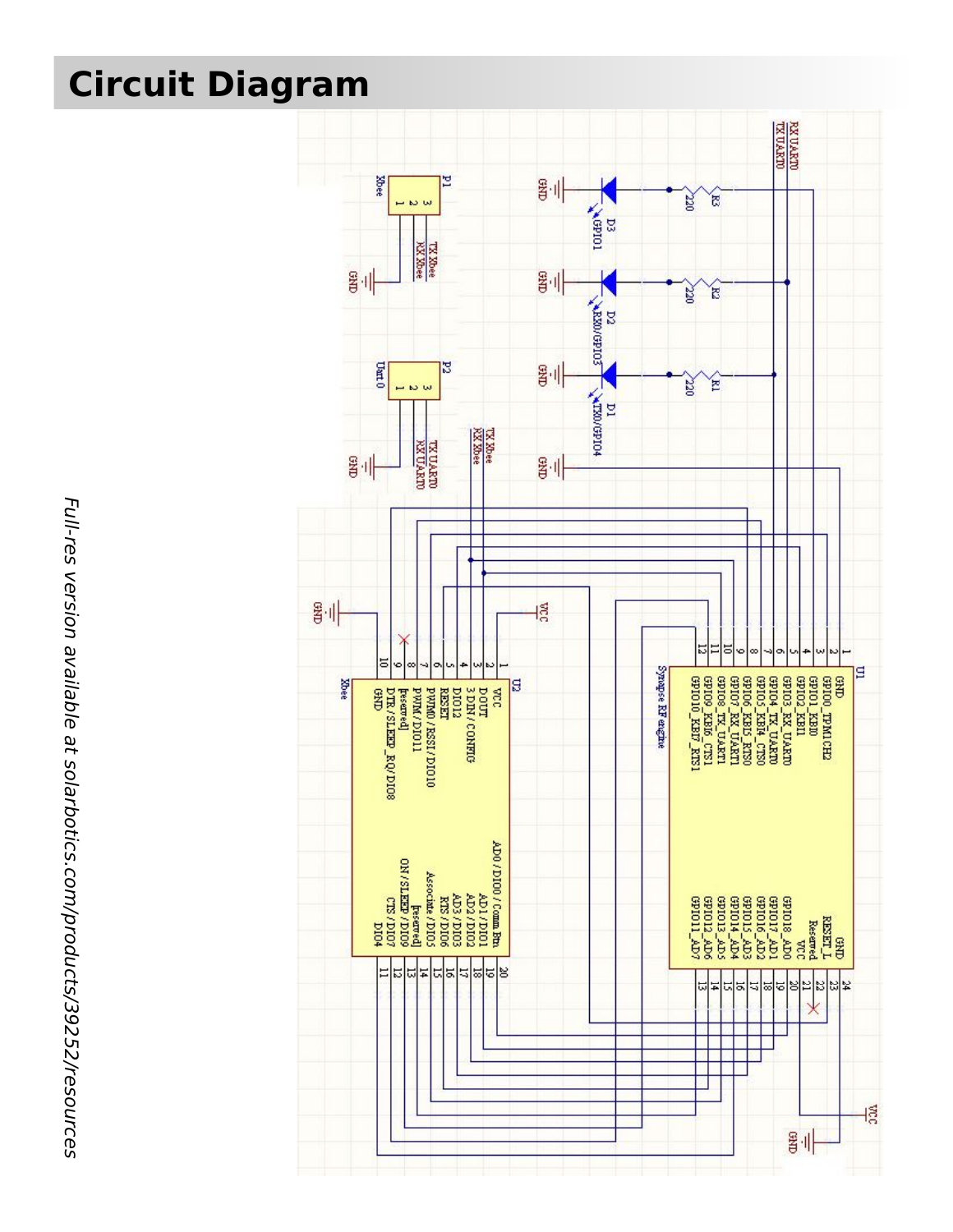# **Construction**

1. Pins / Headers: Take your Synapse-Xbee Adapter PCB and solder on

the 10-pin male header pins on the side with the Solarbotics Logo. If necessary, use some tape to hold the pins in place while you solder. bottom top Install on top Install underneath

2. Resistors: Bend the 220 ohm resistor leads tight against the resistor body and install in the R1, R2, & R3 positions. Solder and trim!

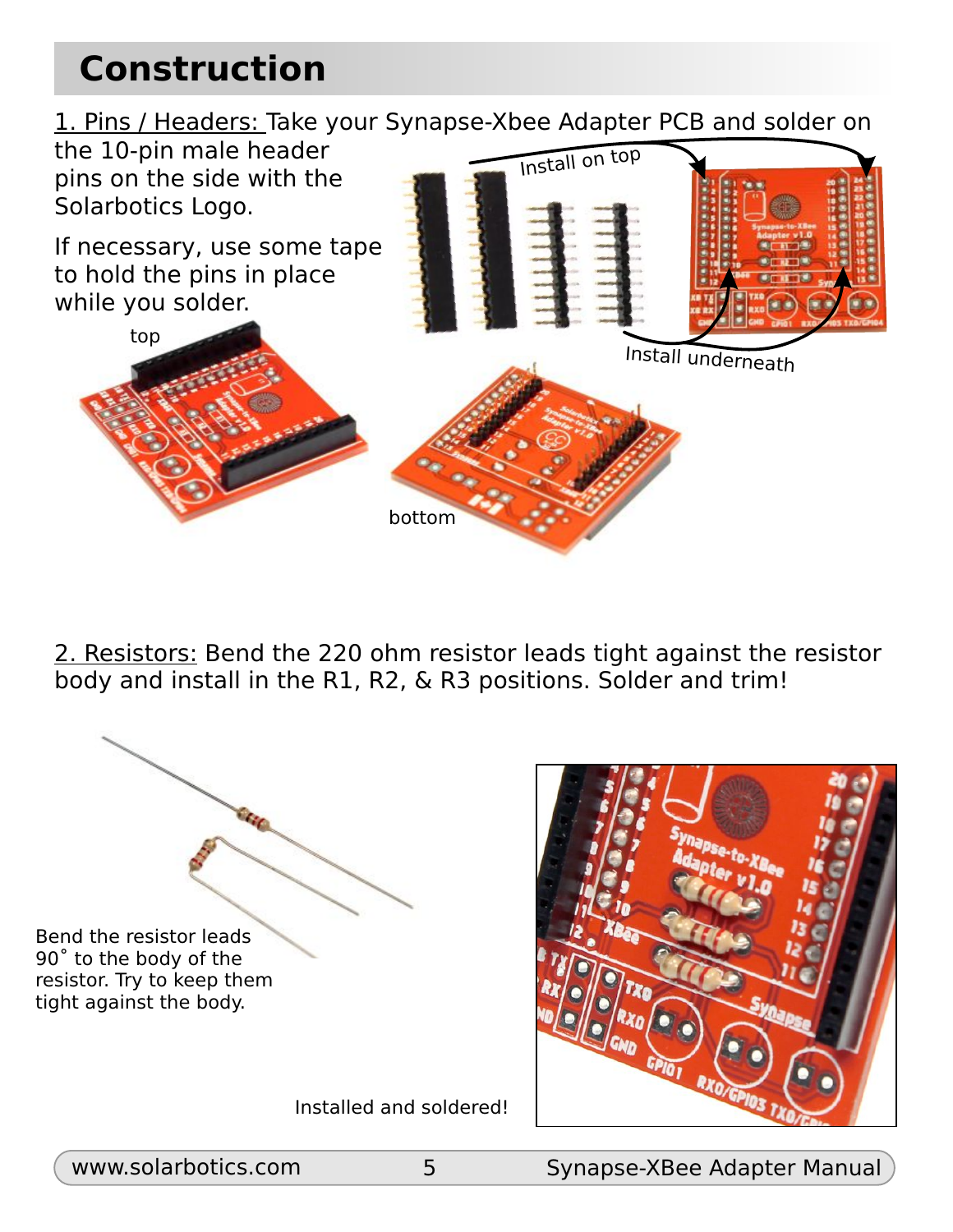### **Construction**

3. Capacitor: Bend the leads on the 6.8µF electrolytic capacitor to the *left* of the negative symbol on the cap. Install it flat, at 'C1', matching the orientation pictured on the board markings (also observing polarity) and solder it in place. It must lay flat to avoid the Synapse module to be installed above it.





4. LEDs: Time for Rx / Tx / GPIO LED indicators. We prefer to use Green for TX0, Red for RX0, and Orange for GPIO1. If your LEDs are clear, color-test them with a coincell battery, or take your chances! Just remember to match the shape, or put the shorter lead through the *square* pad. Install, solder and clip!

5. Communication Header: We broke out both the UART1 (XBee UART) and UART0 (Synapse Spare) to this pair of headers for easy comms hacking. Install the two 3 pin headers here, then solder, and trim! You're done!

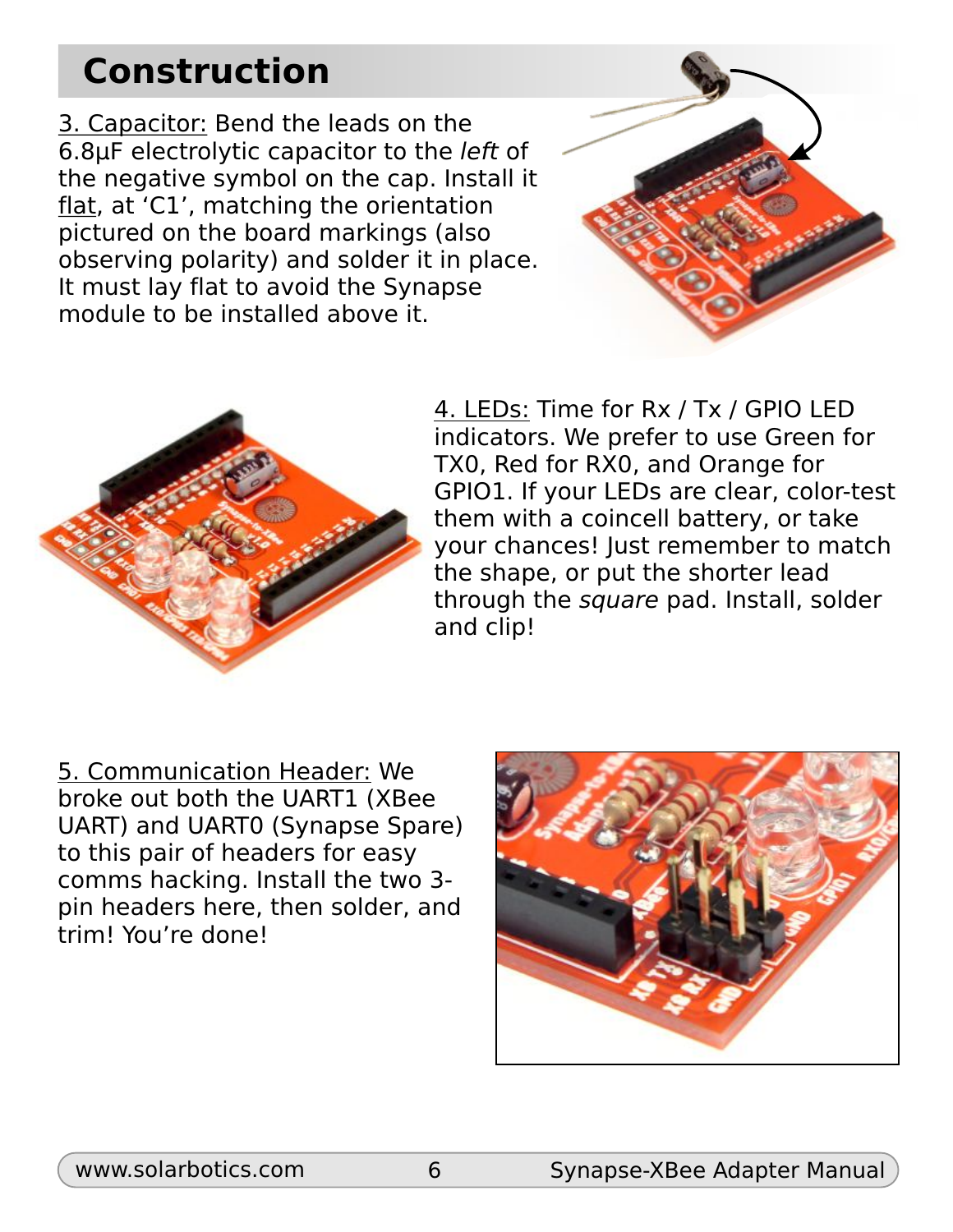## **Applications**

If you already have Xbee hardware, like the Xbee Shield by Arduino, you can use your Arduino board to program the synapse module through the Xbee Shield (remove the Arduino IC, and set jumpers to USB).



You can use a Synapse module with the Lilypad as a longer range drop-in replacement for an Xbee. Use this application for etextile projects where wireless controls/readings are needed, or you can use the Synapse module to control and communicate with other modules sewn onto other costumes and/or garments.



### **Here's a nifty trick:**

You can always go the other way if you'd like to adapt an Xbee module to a board designed for Synapse modules. Just add a set of 12 male headers and 10-pin female headers (both 2mm spacing) to an unpopulated Synapse-Xbee Adapter PCB, and you can then use Xbee modules on Synapse boards.